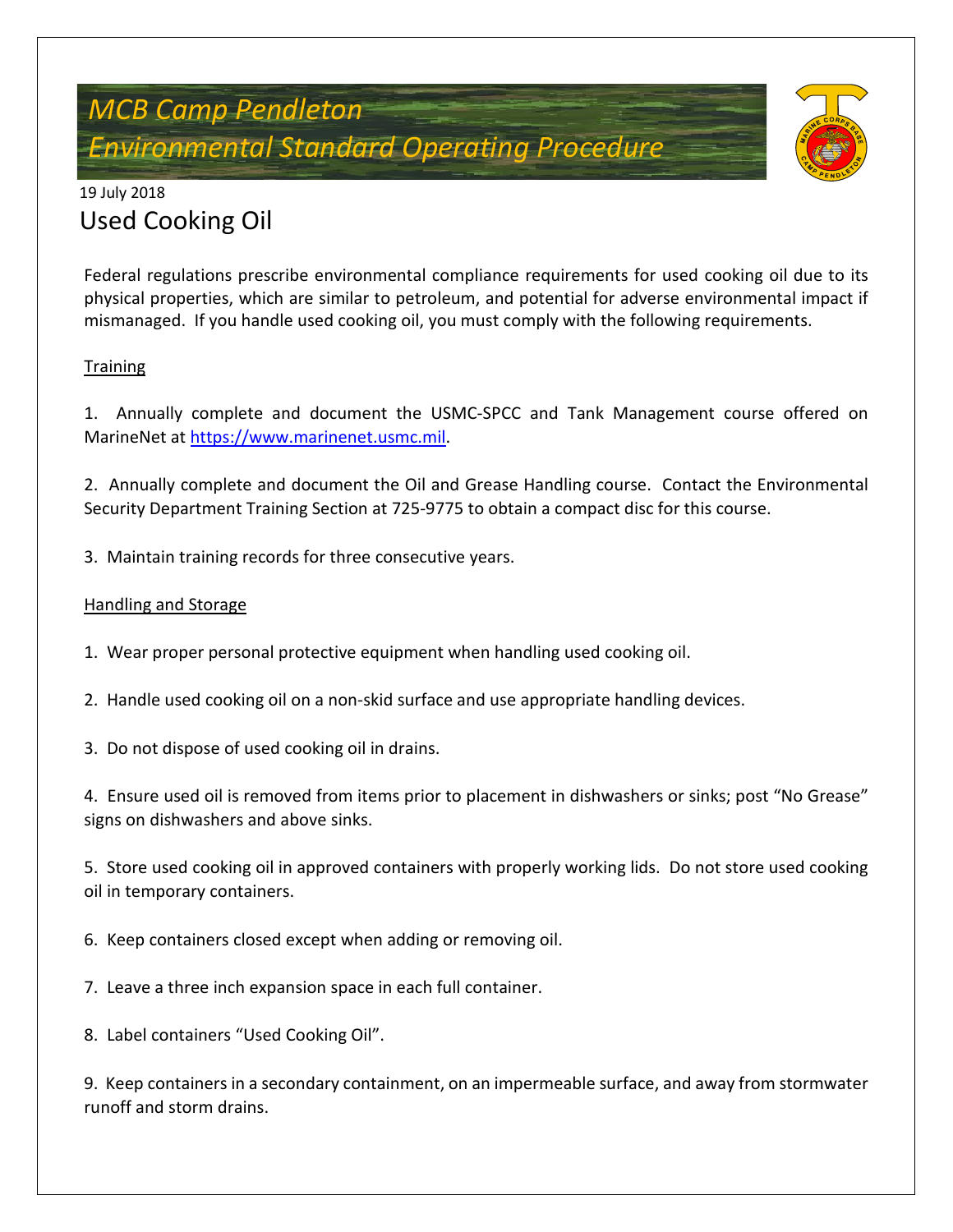# Used Cooking Oil 19 July 2018

10. Keep a spill kit with adequate spill supplies near used cooking oil containers.

11. Conduct weekly inspections of used cooking oil containers using the attached inspection checklist.

12. Maintain inspection records for three consecutive years.

#### In the Event of a Spill

1. **DO NOT** hose down spilled cooking grease/oil into the street or down a storm drain.

2. Dike off storm drains with absorbent socks and/or pads to prevent oil from entering the drain. If oil enters the storm drain collection system, contact the Fire Department by dialing 911.

3. For small spills (<42 gallons), clean up the spill using a dry method such as a broom or scraper, absorbent pads or socks, or granular absorbent material (kitty litter). Dispose of used absorbent materials in the trash. If wet cleaning is needed, mop and collect the water. Dispose of the water in the mop drain. Complete MCIWEST-MCB CAMPEN ENVSEC Form 5060/1 and forward to the Environmental Security Department. This form can be found at: <https://navalforms.documentservices.dla.mil/web/public/forms>

- 4. For large spills (>42 gallons) contact the Fire Department by dialing 911.
- 5. Contact the Environmental Security Department within one hour of the spill (760-725-9768).

#### **References**

- 1. MCB Camp Pendleton Spill Prevention, Countermeasures and Control Plan.
- 2. 40 Code of Regulations, Part 112.

#### Enclosures

1. Inspection Checklist

Use and Version Control: Camp Pendleton uses Environmental Standard Operating Procedures (ESOPs) to augment instructions contained in official orders and directives and, where necessary, to provide for sufficient control of the installation's significant practices. Camp Pendleton maintains the authoritative, current version of this and other ESOPs on the Camp Pendleton website at: <http://www.pendleton.marines.mil/Staff-Agencies/Environmental-Security/>